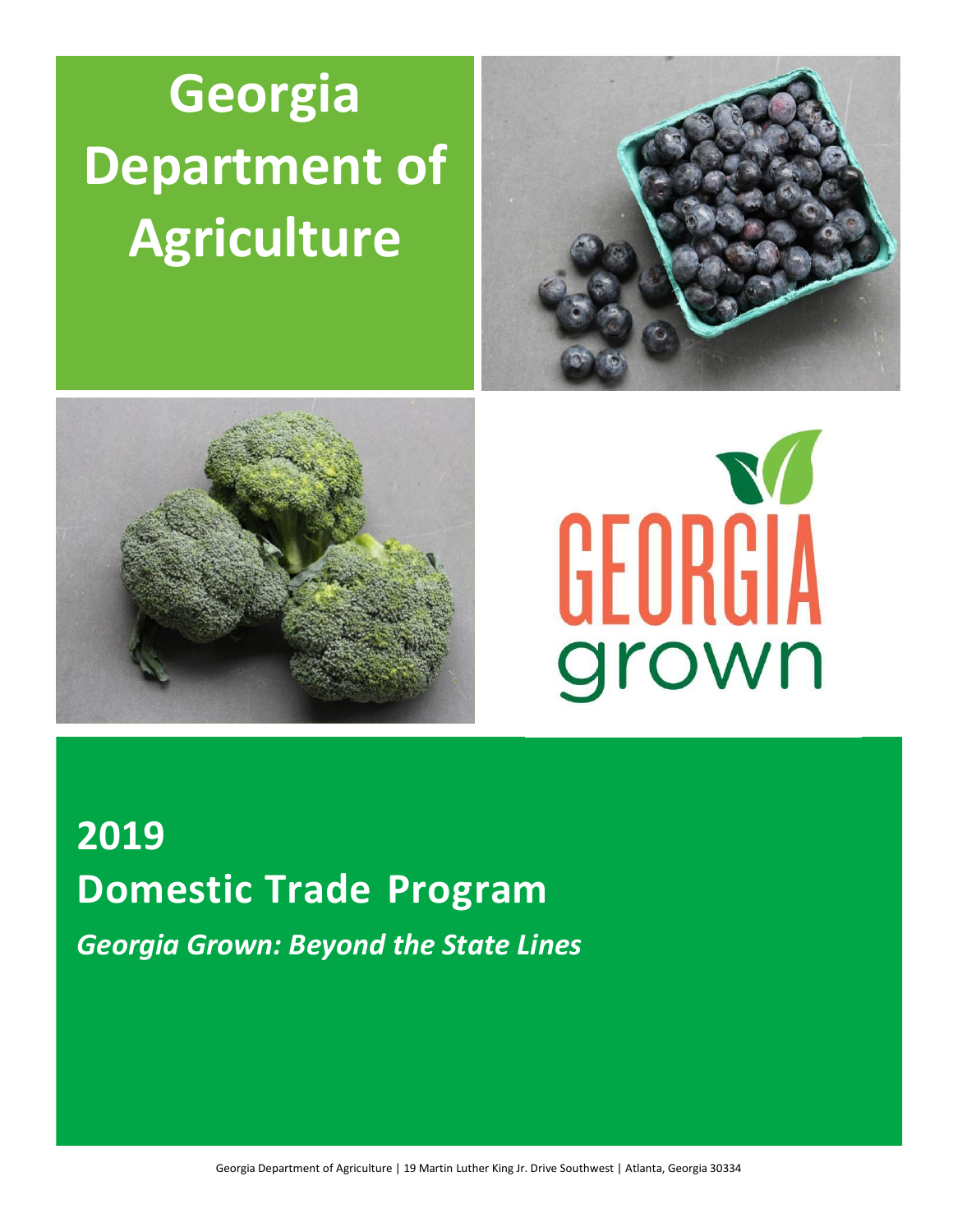

# **Welcome to the Georgia Department of Agriculture's Domestic Marketing Program**

March 1, 2019

Dear Georgia Producer,

Thank you for your interest in the Georgia Department of Agriculture's Domestic Marketing Program. We look forward to helping you promote your products in the domestic marketplace.

The Georgia Department of Agriculture made a concerted effort to attend several national trades over the past year to gather information about beneficial participation for both our produce growers as well as our manufactured food producers.

Through the Domestic Marketing Program, Georgia Department of Agriculture will allow producers to enroll in a program for hosted marketing activities in a number of approved national trade shows.

The marketing assistance that we provide you through the Domestic Marketing Program is made possible through funding from appropriations of the Georgia General Assembly. The goal of increasing food and agriculture sales domestically is to increase demand for Georgia agriculture products thus creating jobs and bolstering our economy.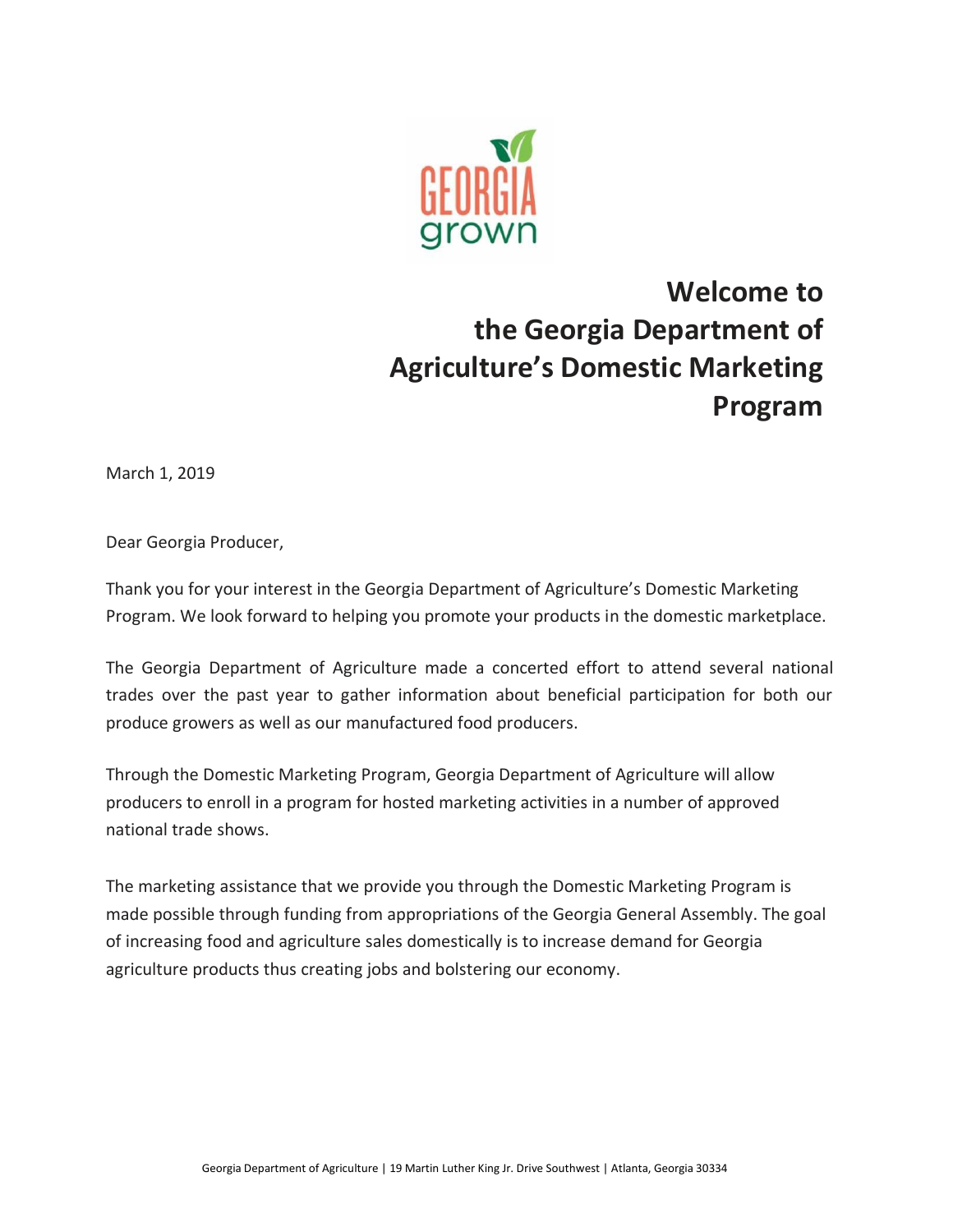The following manual is an extremely important document that will help you maximize your participation with Domestic Marketing Program. Please read it carefully so that you understand what marketing activities we can support and the requirements to meet that support. Because of the nature and source of our funding, we must keep accurate records and document outcomes of our efforts.

Keep in mind that although this manual is thorough, it is a guide and is not inclusive of everything.

Our staff is on hand to assist you in the application and decision-making processes. Therefore, we strongly encourage you to contact Sarah Cook at (229) 454-0612 or [sarah.cook@agr.georgia.gov](mailto:sarah.cook@agr.georgia.gov) with any questions.

Best of luck in your marketing efforts.

Tril E Muil ans the

Paul Thompson Sarah Cook Director, Business Development Domestic Trade

arah Cook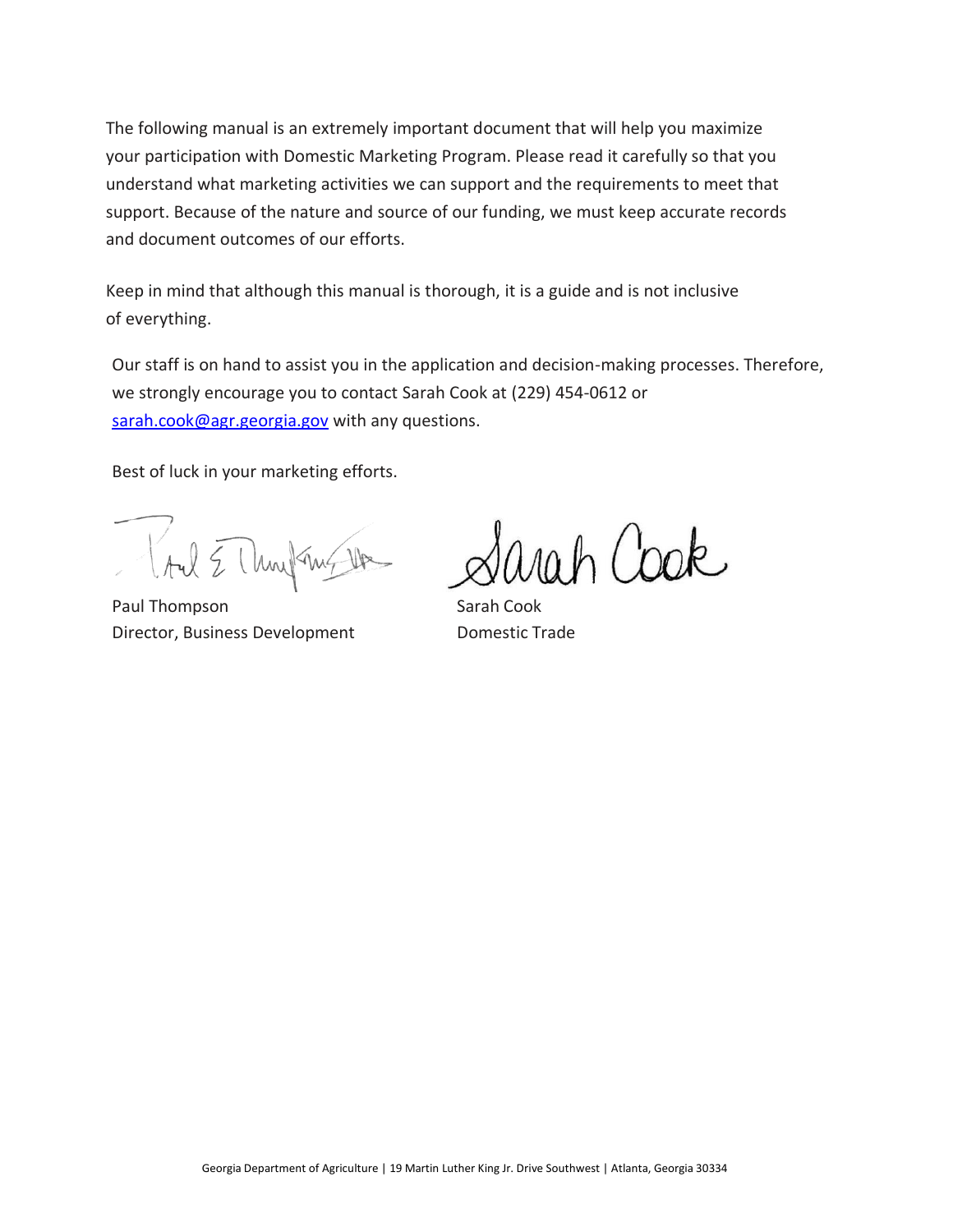# Program Eligibility: Your Company

To qualify for the Domestic Marketing Program, your company needs to meet each of the following criteria:

### **1. Is your company headquartered in Georgia?**

A company's headquarters is defined as the physical location of the business' main management/operations.

### **2. Is your company a U.S. business entity?**

Company must be registered and active/in good standing/in compliance with the Secretary of State. The business entity needs to have a physical location within the United States.

Georgia Department of Agriculture reserves the right to verify if a company has a physical business location within Georgia. If we are unable to verify the business location, Georgia Department of Agriculture may not be able to assist.

### **3. Do you have adequate resources and product supply for market development?** Company must provide adequate management and financial resources for market

development. Companies must provide adequate product quantities necessary to ensure continuous supplies to the markets for which funding is requested.



If you answered "no" to any of the company eligibility questions, your company is not eligible for the Domestic Marketing Program. If you have answered "yes" to all questions so far, please continue to part two of program eligibility.

# **Program Eligibility: Your Products**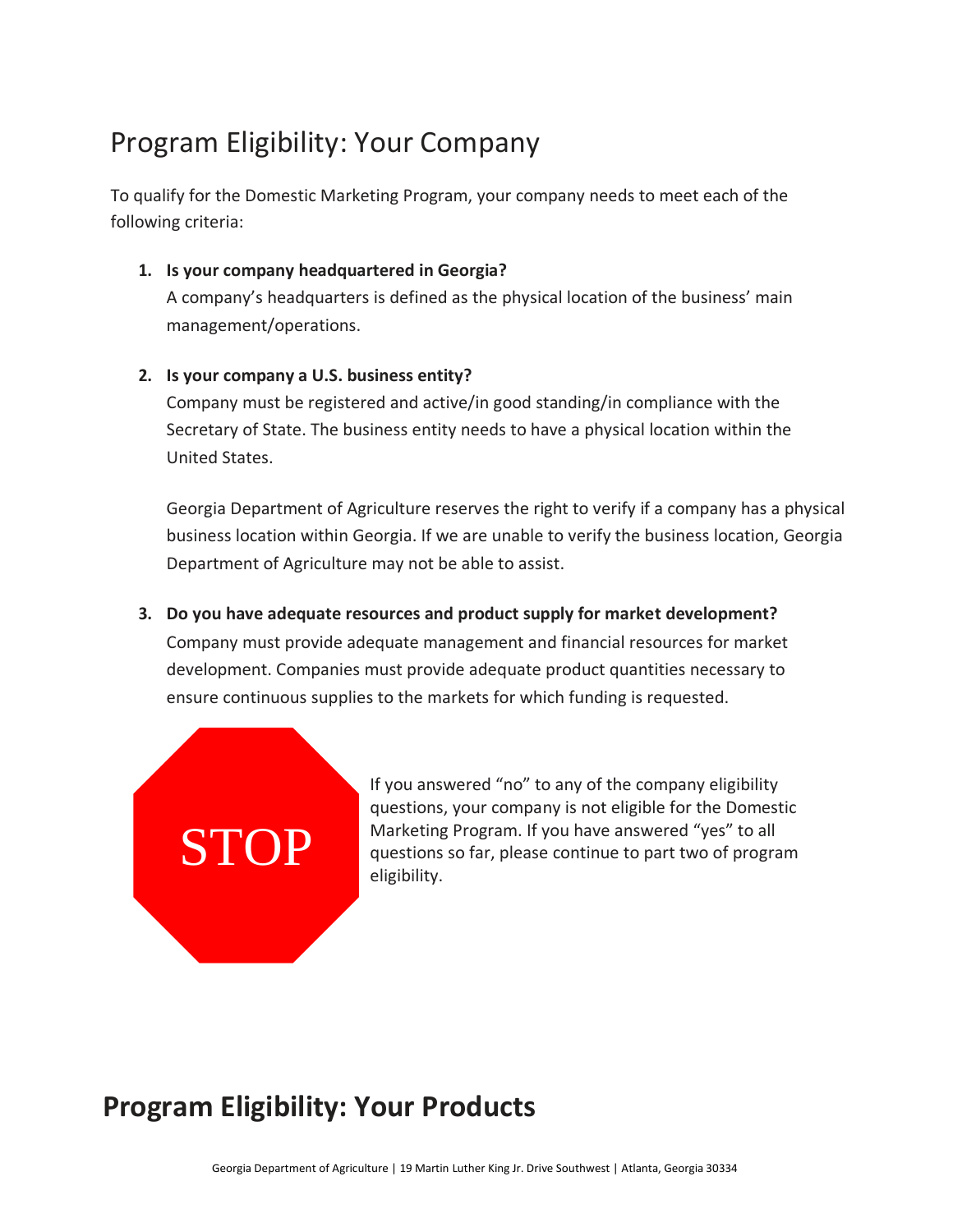This section will help you determine if your company's products are eligible. To qualify for the Domestic Marketing Program, you will need to answer yes to the following questions about your company's product(s):

### **1. Do you have value-added products, fresh produce, or manufacture agriculture equipment in Georgia?**

Your products may be a value-added agricultural item created from processing, repackaging, or adding special features. Examples include consumer food products, fresh produce, snackfoods, condiments, sauces, specialty food items, beverages, some wood products, hides and skins, pet foods, ornamental horticulture, all-natural cosmetics, and more.

### **2. Are your ingredients/manufacturing/growing done in Georgia?**

The primary processing or growing must be done in Georgia. Example: if you produce salsa or jelly, your primary ingredient must be from Georgia (tomatoes, fruit, etc.). For fresh produce sales, only produce grown in Georgia may be marketed with the Domestic Marketing Program. Equipment manufacturing and fabrication must be completed in Georgia.

### **3. Do your products bear the Georgia Grown logo?**

All product packaging and/or labels must have an eligible Georgia Grown logo and/or statement indicating that the products are produced, made, or grown in Georgia. Participants must be a paid member in good standing of the Georgia Grown program using the logo under licensing agreements.

# STOP

If you answered "no" to any of the product eligibility questions, your company is not eligible for the Domestic Marketing Program. If you have answered "yes" to all eligibility questions above, your company is ready to apply for the Domestic Marketing Program! Please continue reading the rest of this manual.

# **Program Calendar: 2019**

The Domestic Marketing Program follows the same dates each year. Below are key timelines that every Domestic Marketing Program participant should note.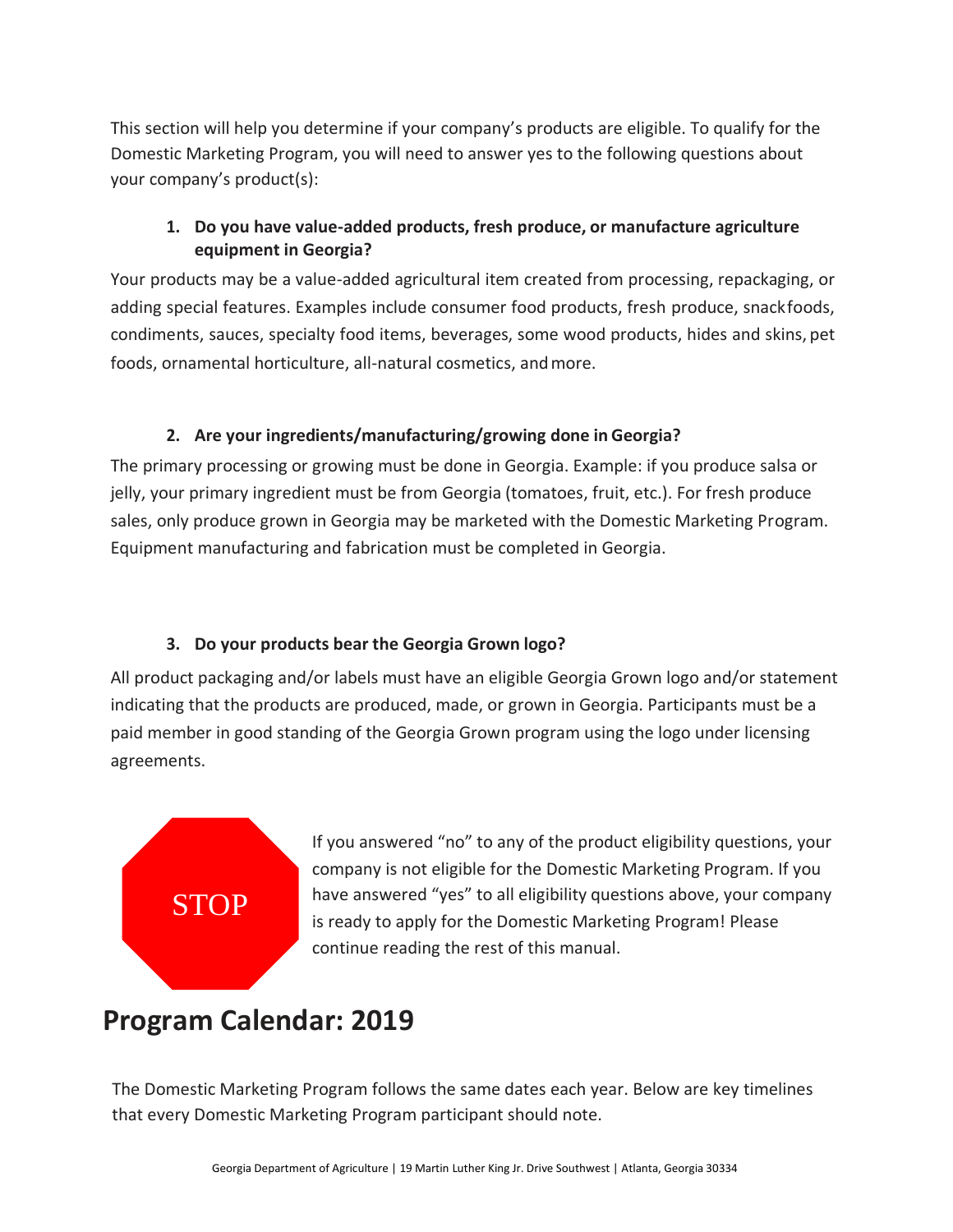| March 1, 2019           | Domestic Marketing Program application   |  |  |  |
|-------------------------|------------------------------------------|--|--|--|
|                         | opens for 2019                           |  |  |  |
|                         |                                          |  |  |  |
| March 15, 2019          | Applications review and approval notices |  |  |  |
|                         | sent out                                 |  |  |  |
|                         |                                          |  |  |  |
| <b>January 15, 2020</b> | Last day to apply for Domestic Marketing |  |  |  |
|                         | program show cost share for FY2020       |  |  |  |
|                         |                                          |  |  |  |
| <b>April 1, 2020</b>    | 2019 final survey deadline               |  |  |  |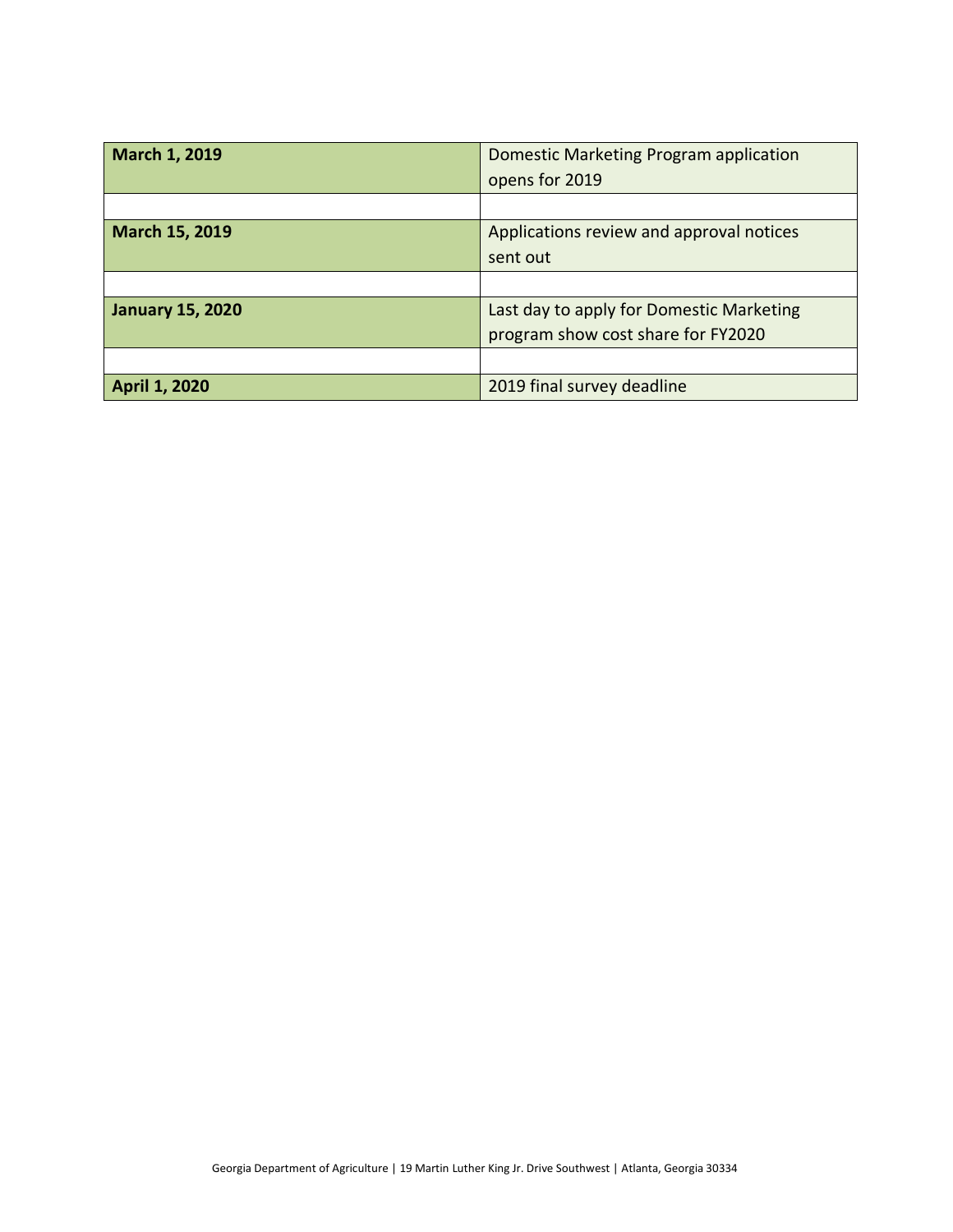# **3 Year Graduation Rule**

The Domestic Marketing Program is designed to help companies launch and grow domestic markets. Program participants naturally will reach a point where their market presence has stabilized. The Domestic Marketing Program has a three-year graduation rule per show, which means the program will cover the booth space for any particular show for up to three years. The three years do not have to be consecutive and you can participate in multiple shows concurrently.

• Your company is considered a "graduate" from a given trade show after you have participated in the Domestic Marketing Program for a total of three years.

• Some trade shows are exempt from the three-year graduation rule and could be eligible for participation even after graduation, reviewed on a case-by-case basis.

• Your first year for each trade show starts when you actively participate in booth space (not "walking the show") utilizing the cost share benefits of the Georgia Department of Agriculture Domestic Marketing Program.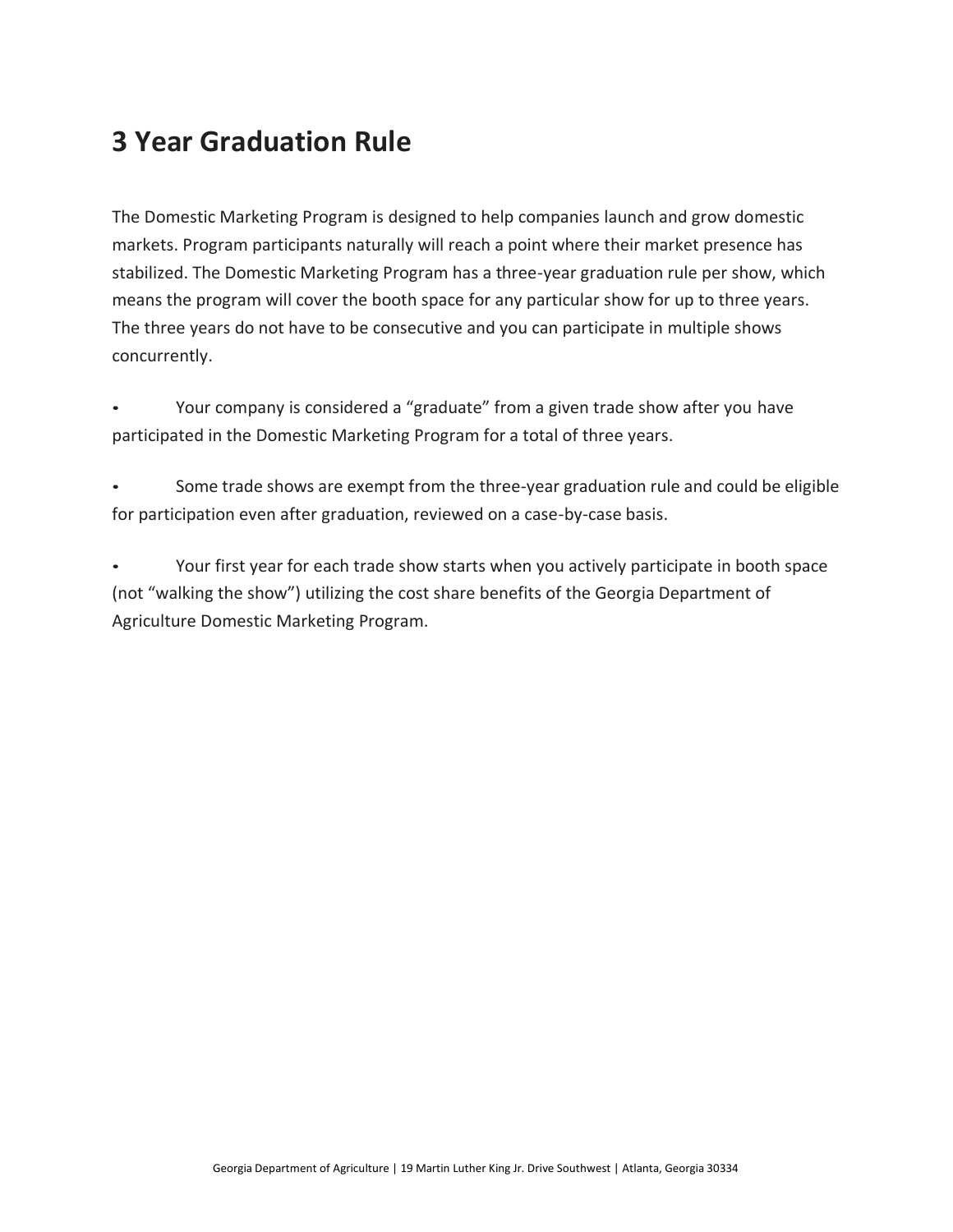# **How to Apply**

The 2019 Domestic Marketing Program application is available online starting March 1, 2019. Companies must apply annually and must apply in advance of any promotional activities for which you will seek participation.

### **1. Fill out pre-show questionnaire.**

The Georgia Department of Agriculture Domestic Trade Specialist (Sarah Cook) will send out a list of shows that are available for cost share. Fill out the pre-show questionnaire indicating shows you are interested in. This is not a contract guaranteeing participation but helps the program staff gauge budgetary requests. You will then receive the Domestic Marketing Program Application.

### **2. Complete the Domestic Marketing Program Application (Sample application isin Appendix).**

In the application, you will share the following information:

- *Basic contact information*
- *Certification of location andmanufacturing*
- *Georgia Grown paid membership certification*
- *Domestic marketing plans*
	- o Example:
		- **Turnip Greens Farm**
		- Current Trade Shows: SEPC Southern Exposure
		- Future Trade Shows: Produce Marketing Association Fresh Summit, Southeast Produce Council Southern Innovations, and New York Produce Show.
		- Currently selling at: Walmart, Publix
		- Estimated annual sales: \$1 million
		- Target markets: Central US, Kroger, Whole Foods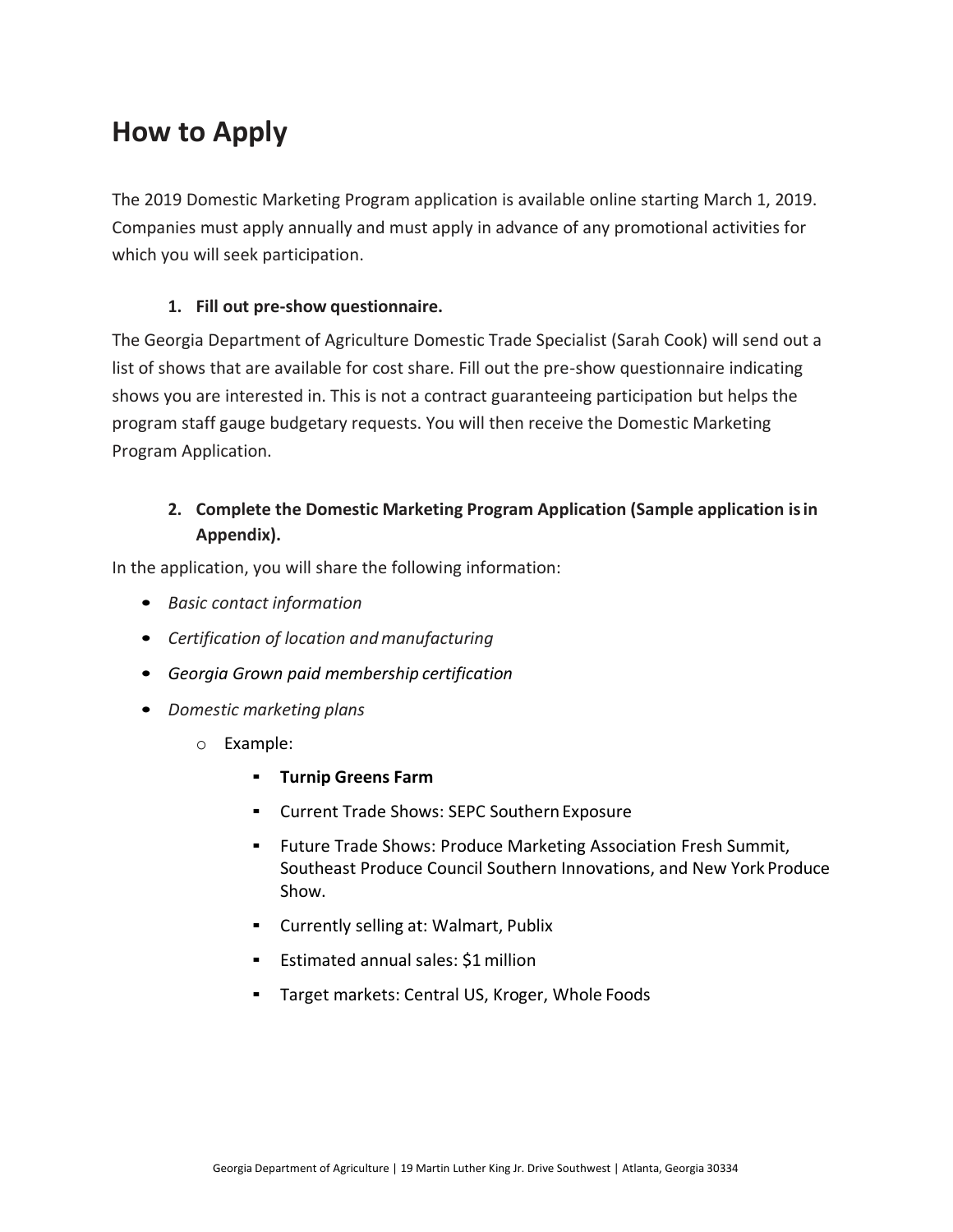### • *Product List*

Include all brand names and/or private label names and descriptions of products to be promoted. List each flavor and size variety individually. This list must be comprehensive.

- *Sign Application*
- *Physical Product Packaging and/or Labels*

Required for each brand name and/or private name label product you will promote as listed in the application. The packaging/labels must have an eligible Georgia Grown logo. Physical packaging/ labels must be submitted every two years (no copies or renderings) for a returning applicant.

Each size and variety of a product is considered its own item. Packaging/labels will need to be submitted for each item you would like to promote through the program.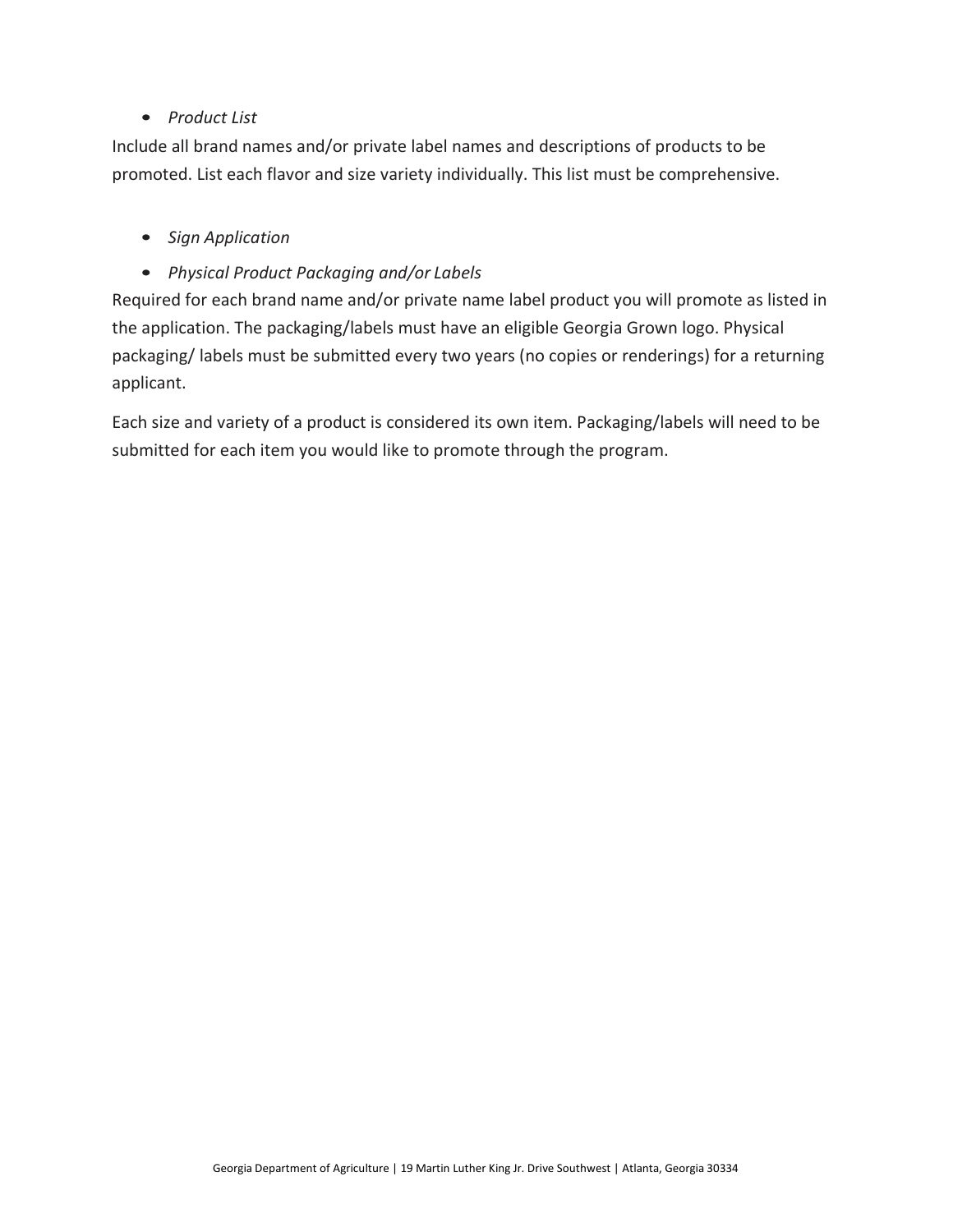# **Application Approval**

Once Georgia Department of Agriculture receives your completed application and supporting documentation, we can begin the review process. Documentation is reviewed on a first come, first served basis. The application will not be reviewed until all required documentation is received.

### **Important Notes:**

• Remember to submit your application prior to conducting your promotional activities.Do not conduct your promotional activities and then later submit the application.

Your approval date is determined by the month in which your application is deemed complete (all required documentation is on file).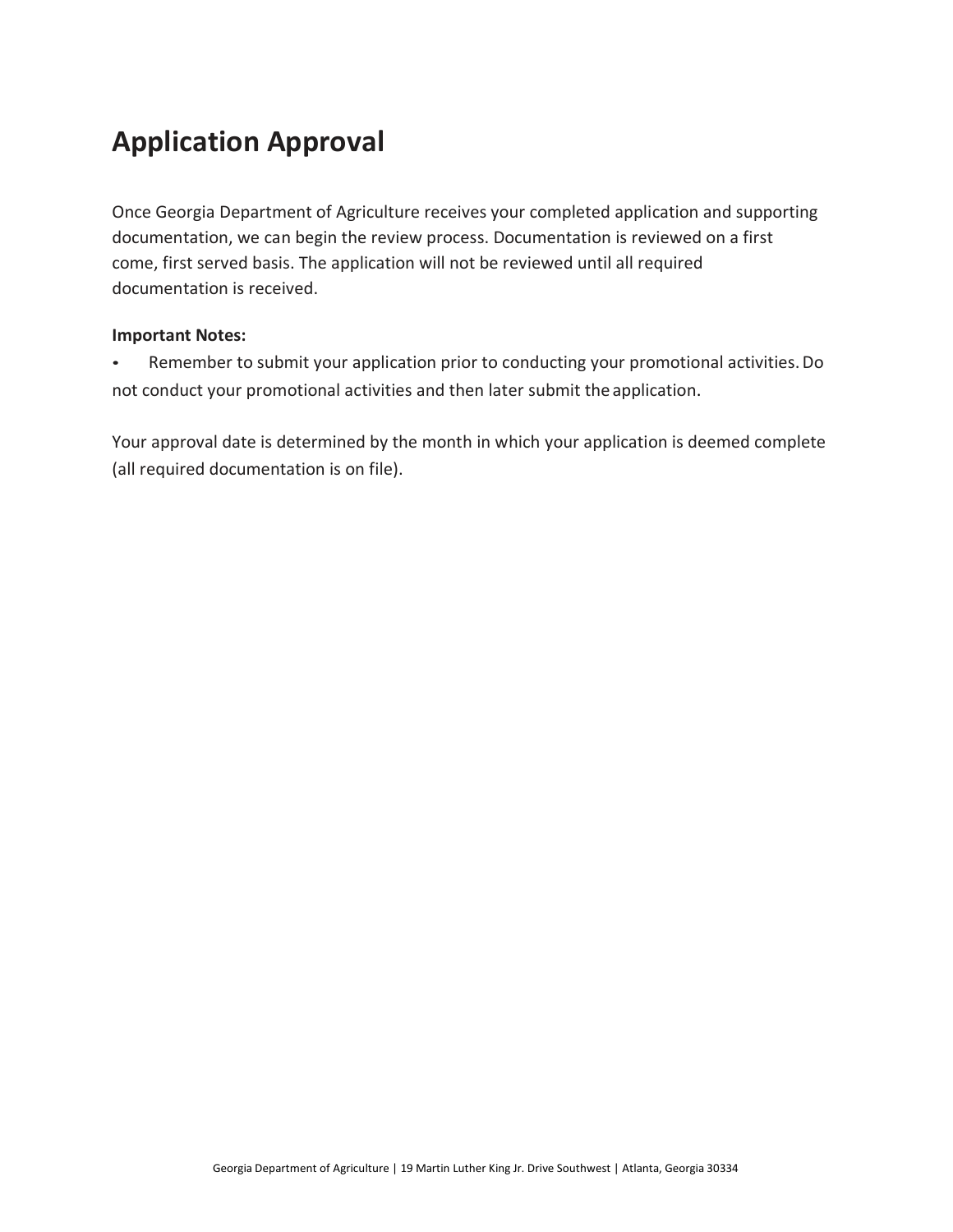### **Allocations**

Georgia Department of Agriculture allocates funds based on a first come, first-served basis.

Allocations are determined based on a variety of factors and are scored on a matrix:

- Amount of total funding available
- Total number of requests per trade show
- Diversity of participating companies
- Prior program performance (for returning applicants)

|                                  | 75-100% (10 pts.)                                                                                     | 50-75% (5 pts.)                                                                | Less than 50% (2 pts.)                       |  |
|----------------------------------|-------------------------------------------------------------------------------------------------------|--------------------------------------------------------------------------------|----------------------------------------------|--|
| % of product grown in<br>Georgia |                                                                                                       |                                                                                |                                              |  |
|                                  | $10+$ years (10 pts.)                                                                                 | 5-10 years (5 pts.)                                                            | Less than 5 years (2 pts.)                   |  |
| Longevity of business            |                                                                                                       |                                                                                |                                              |  |
|                                  | 10+ national                                                                                          | 5-10 national shows (5                                                         | Fewer than 5 national                        |  |
|                                  | shows (10 pts.)                                                                                       | pts.)                                                                          | shows (2 pts.)                               |  |
| Prior tradeshow                  |                                                                                                       |                                                                                |                                              |  |
|                                  | <b>Excellent compliance</b><br>$(10 \text{ pts.})$                                                    | Satisfactory-<br>delayed                                                       | Non-compliance/Not<br>applicable (2 pts.)    |  |
| Prior program<br>performance     |                                                                                                       |                                                                                |                                              |  |
|                                  | Major utilization on<br>all materials,<br>display, products,<br>website, and social<br>media (10 pts. | Utilization on<br>products and<br>displays, no<br>electronic usage (5<br>pts.) | Minimum utilization<br>requirements (2 pts.) |  |
| Georgia Grown logo<br>usage      |                                                                                                       |                                                                                |                                              |  |
|                                  | 10+states $(10 \text{ pts.})$                                                                         | 5-10 states (5 pts.)                                                           | Sales in Georgia only (2<br>pts.)            |  |
| Current distribution<br>breadth  |                                                                                                       |                                                                                |                                              |  |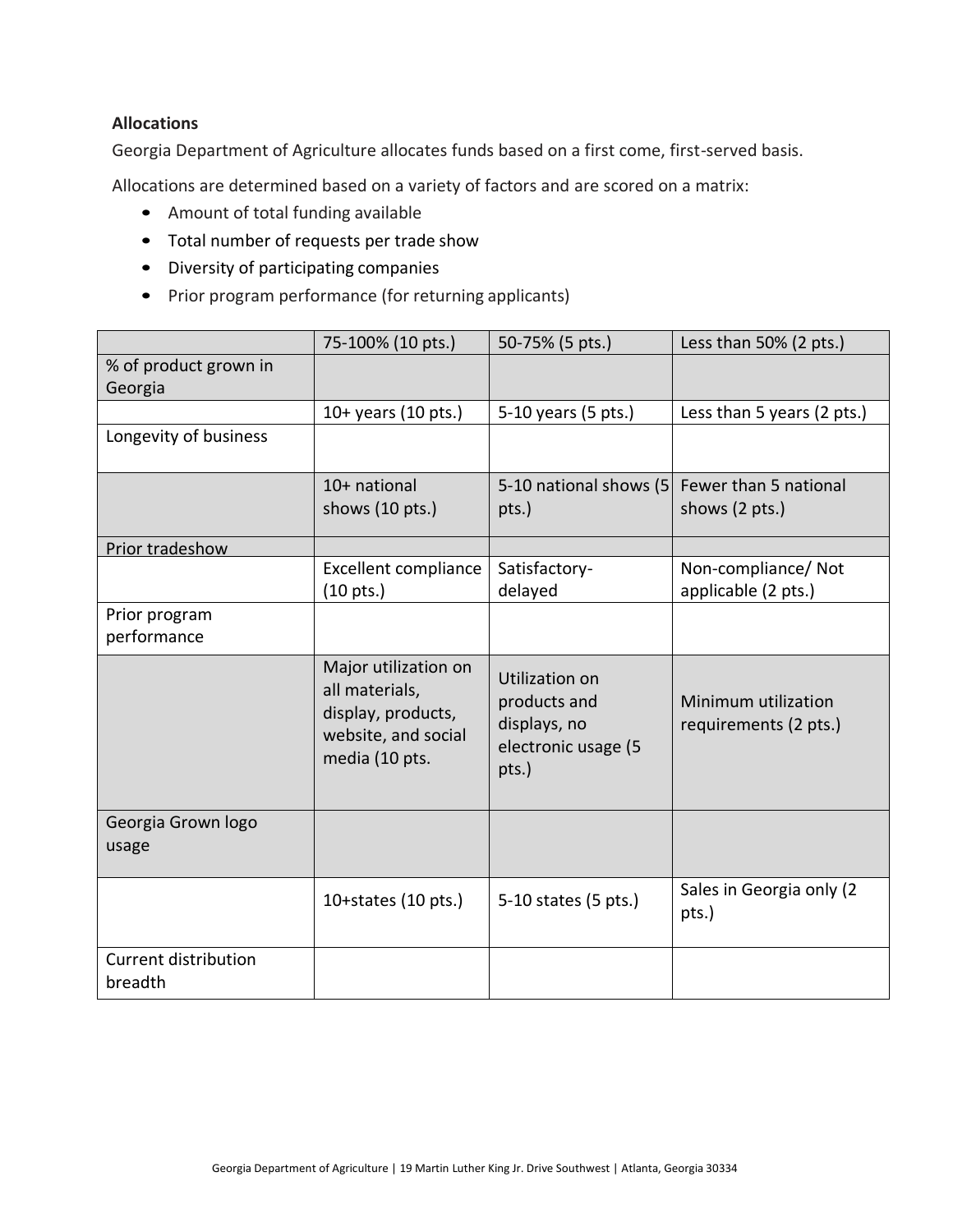The Domestic Marketing Program Director will email an allocation notice with amount approved for your review.

### **Contracts**

Once the application has been reviewed and approved by the Domestic Marketing Program director, the person or persons designated as authorized signer(s) will receive an email notification that the Domestic Marketing Program contract is ready to be signed. The authorized signer will then complete the contract with all

authorized signatures. Only when the contract is fully executed will booth space be paid for.

### **Surveys**

In your Domestic Marketing Program Agreement, you agree to complete and submit an end of year Domestic Marketing Program survey to Georgia Department of Agriculture. This survey will be available to you February 1, 2020, and is due no later than April 1, 2020. The survey may be used to track how the Domestic Marketing Program has positively affected your company's domestic sales and the economic impact of the Domestic Marketing Program. The survey results will be used in aggregate form to determine the effectiveness of Domestic Marketing Program in raising the level of U.S. sales. If the required survey is not submitted to Georgia Department of Agriculture, future allocations may be denied until the complete survey is submitted.

### **Amending Your Program Agreement**

We understand that your company may need to make changes to your plans after signing the agreement. Changes to existing program agreements are accomplished through amendments.

Amendments can be made anytime during the program year to:

- Request additional trade show participation
- Move already approved funds from one trade show to another
- Add additional products to be promoted through Domestic Marketing Program (You will need to send inphysical packaging and/or labels of the new products to be reviewed)

### **How to Submit an Amendment**

Contact Sarah Cook at 229-454-0612 or via email at [sarah.cook@agr.georgia.gov t](mailto:sarah.cook@agr.georgia.gov)o request an amendment.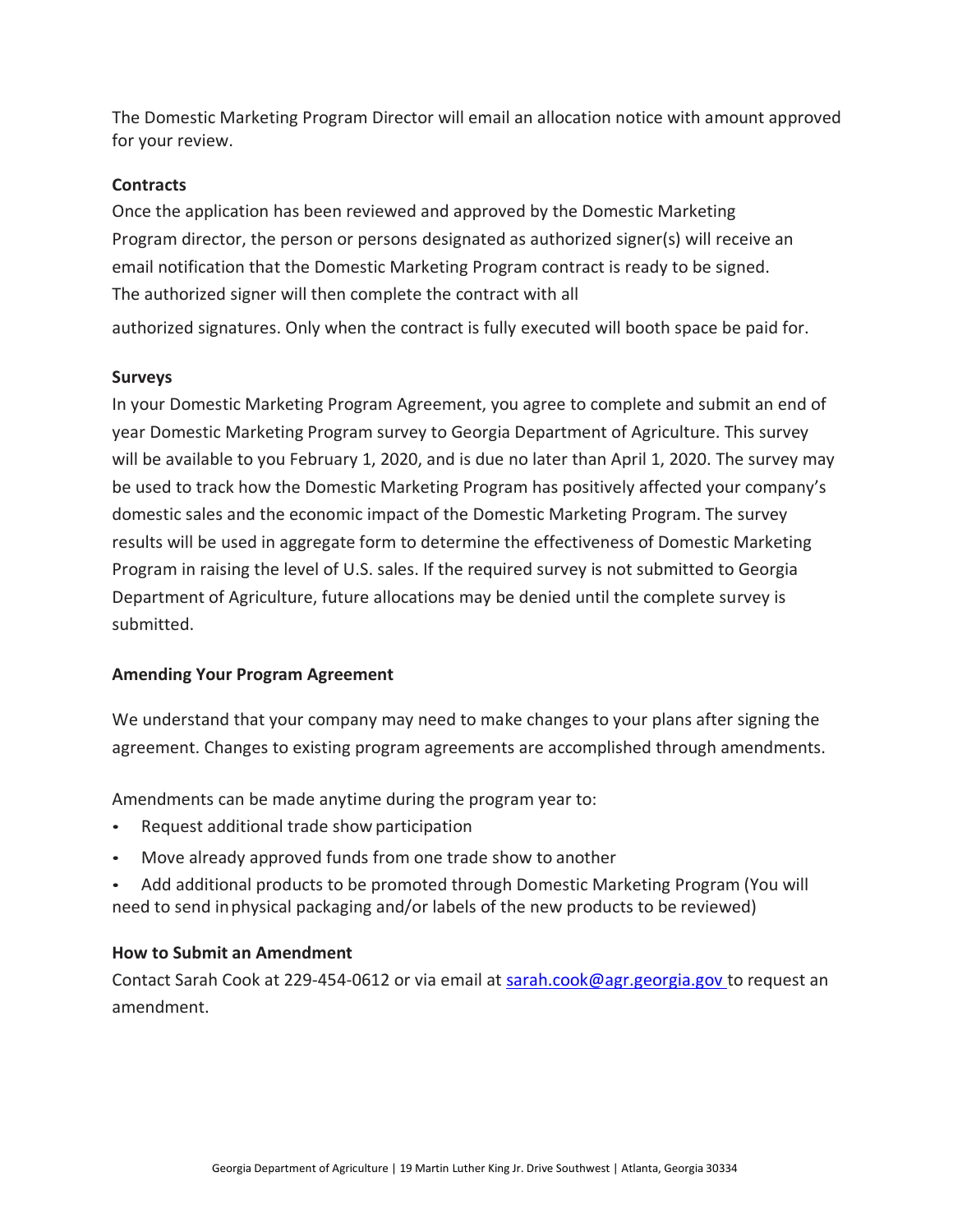# **2019 Approved Domestic Trade Shows**

The domestic trade shows listed here have been approved by Georgia Department of Agriculture. They are the only domestic shows eligible for the Domestic Marketing Program cost share at this time. Georgia Department of Agriculture is open to suggestions for other domestic trade shows that might be valuable to producers. Please let us know on the preshow survey if there are others that you think should be included.

- America's Food & Beverage Show
- American Food Fair
- AmericasMart (Summer)
- AmericasMart (Winter)
- Gourmet Foods International Food and Wine Show
- Natural Products Expo West
- New York Produce Show
- Produce Marketing Association Fresh Summit
- Southeast Produce Council Southern Exposure
- Southeast Produce Council Southern Innovations
- Southern Convenience Store Show
- Specialty Foods Association Summer Fancy Foods Show
- Sweets and Snacks Expo

# **Congratulations!**

Now that you have finished reviewing the Domestic Marketing Program Manual, we want you and your company to know that Georgia Department of Agriculture is here to answer any further questions. For more information, please contact Sarah Cook at [sarah.cook@agr.georgia.gov o](mailto:sarah.cook@agr.georgia.gov)r 229-454-0612.

We appreciate the opportunity to assist your company.

Thank you,

The Georgia Department of Agriculture Domestic Marketing Program Team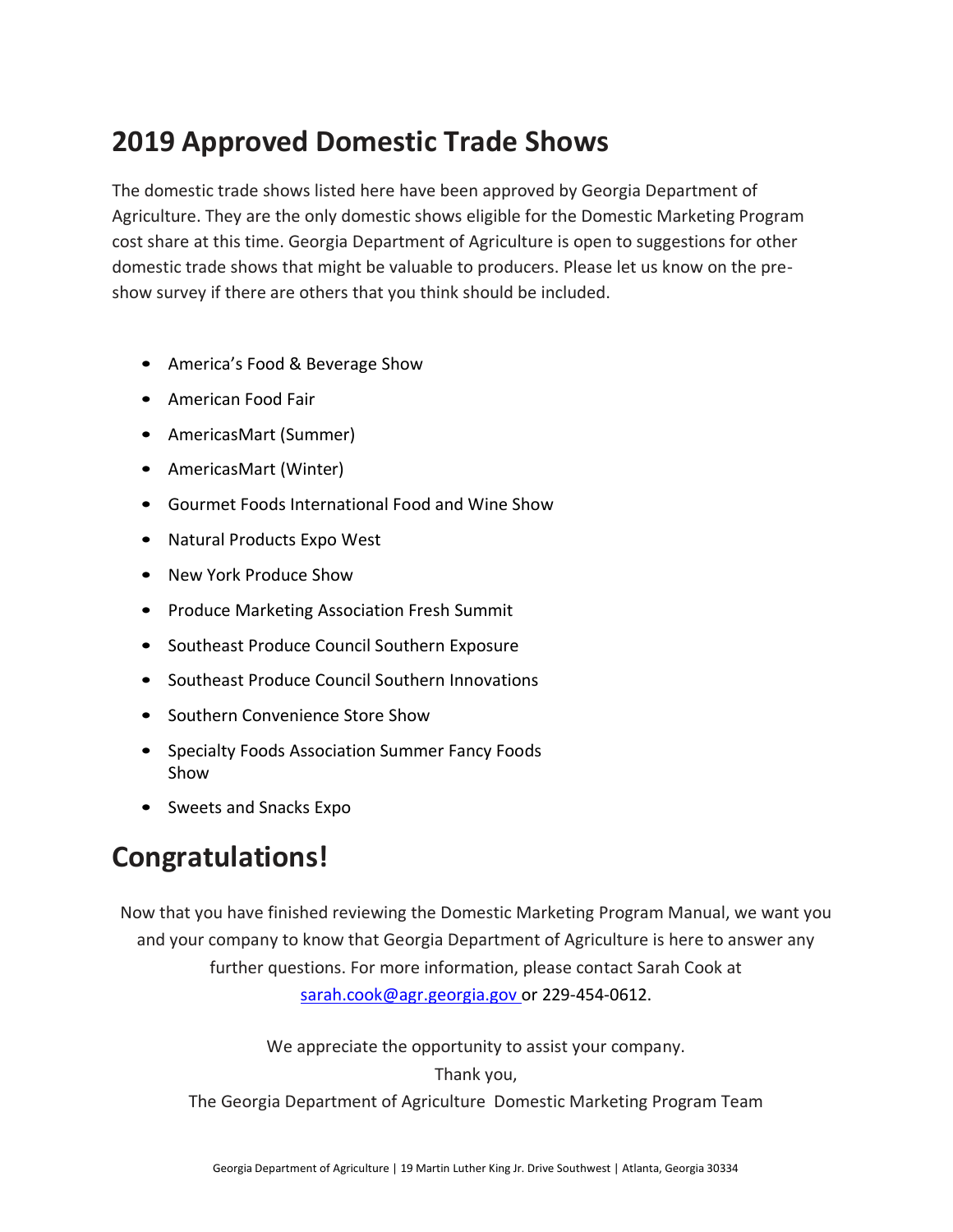

# Georgia Department of Agriculture's Domestic Marketing Program

# Domestic Marketing Program Application

Primary Authorized Contact (responsible for all official communication, follow-up, etc.)

| Name                               |                                      |          | <b>Email Address</b> |  |  |
|------------------------------------|--------------------------------------|----------|----------------------|--|--|
| <b>Phone Number</b>                |                                      |          | Cell Phone           |  |  |
|                                    | <b>Secondary Authorized Contact:</b> |          |                      |  |  |
| Name                               |                                      |          | <b>Email Address</b> |  |  |
| <b>Phone Number</b>                |                                      |          | Cell Phone           |  |  |
| <b>Mailing Address:</b>            |                                      |          |                      |  |  |
| Address 1                          |                                      |          |                      |  |  |
| Address 2 (apartment, suite, etc.) |                                      |          |                      |  |  |
| City                               | State                                | Zip Code |                      |  |  |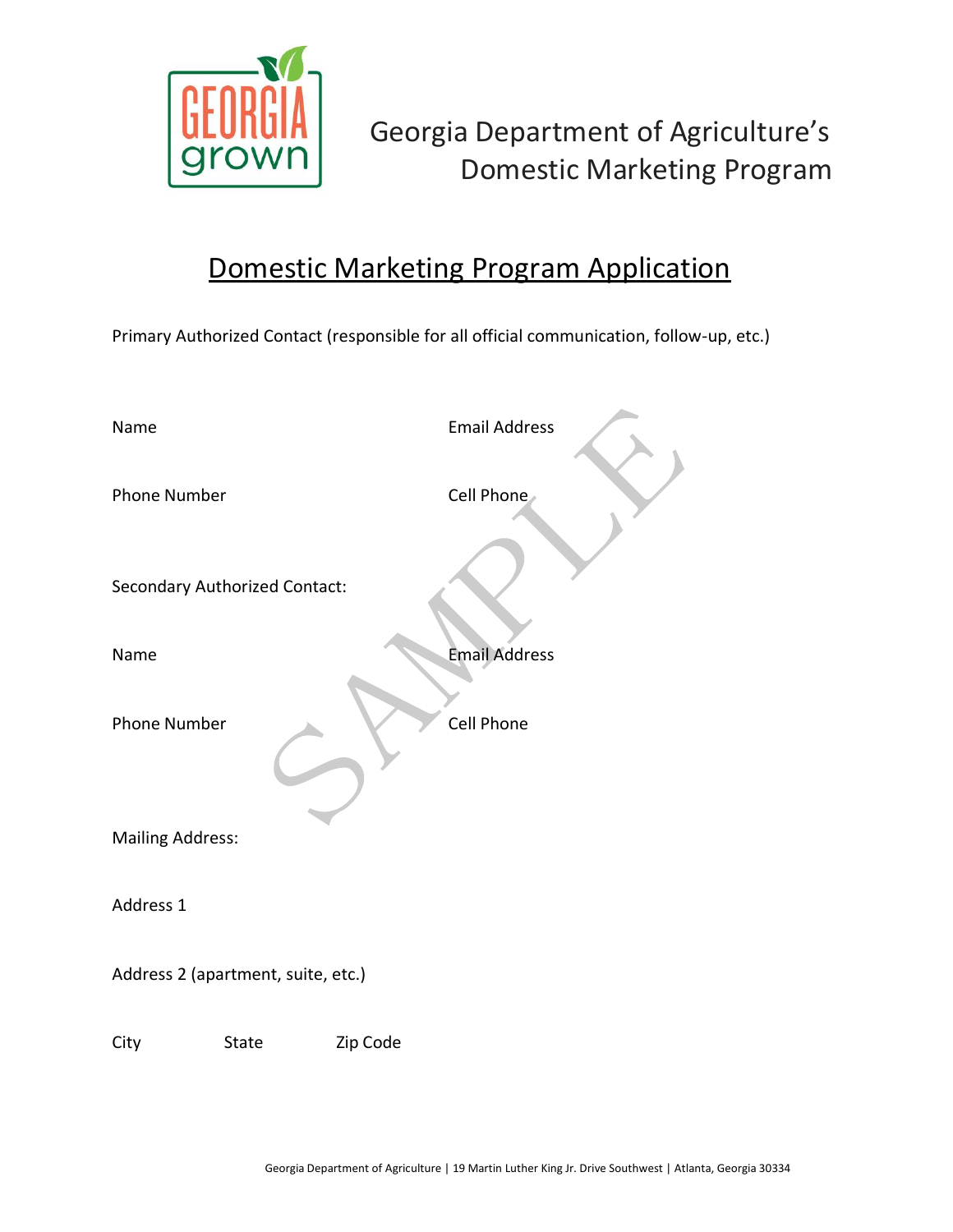Physical Address:

Address 1

Address 2 (apartment, suite, etc.)

City State Zip Code

Product Listing

Required for each brand name and/or private name label product you will promote. The packaging/labels must include the Georgia Grown logo.

Each size and variety of a product is considered its own item.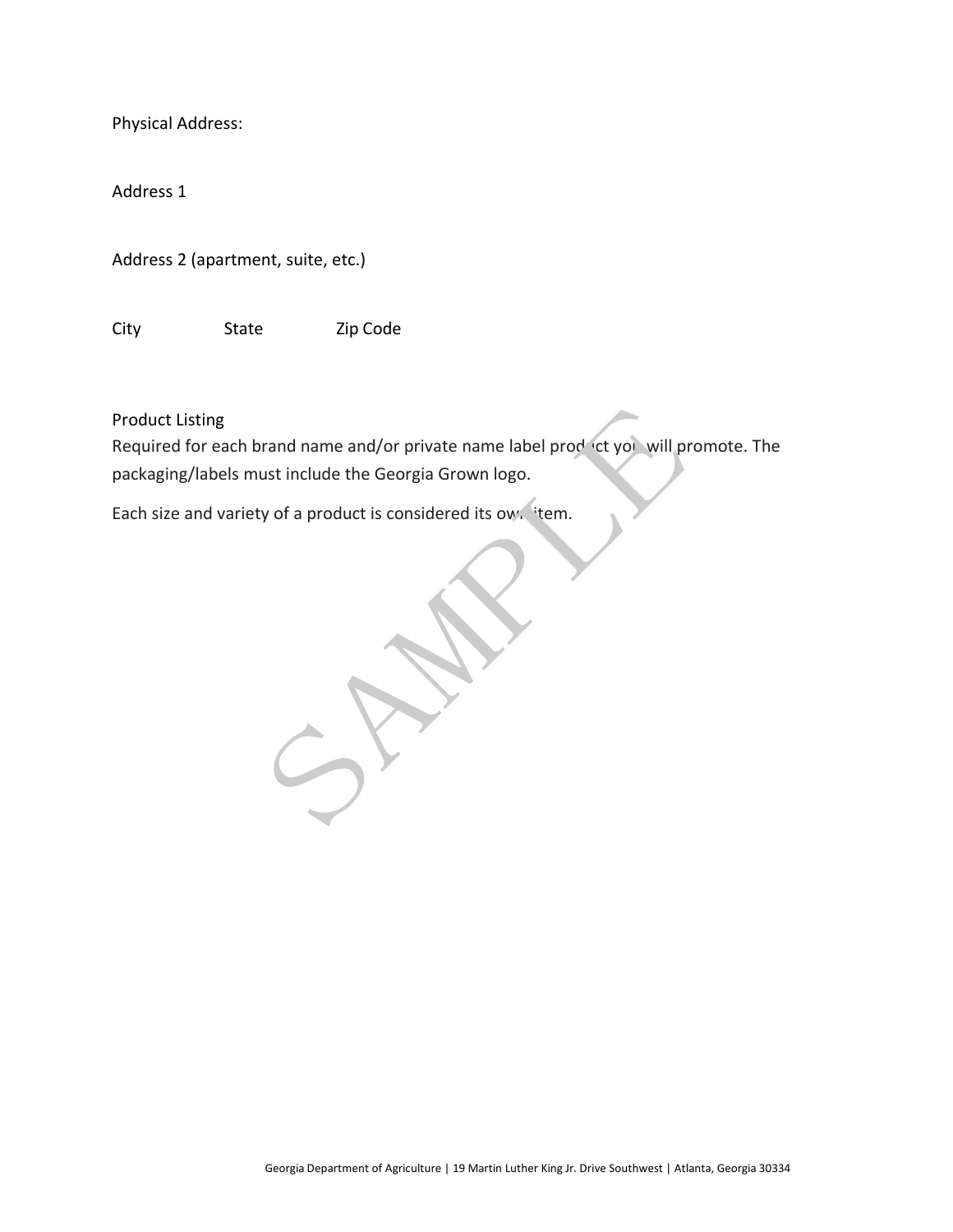### **Domestic Marketing Plans**

These can be very simple or complex. The more information you can provide, the better information the Domestic Marketing Program has to make placement decisions.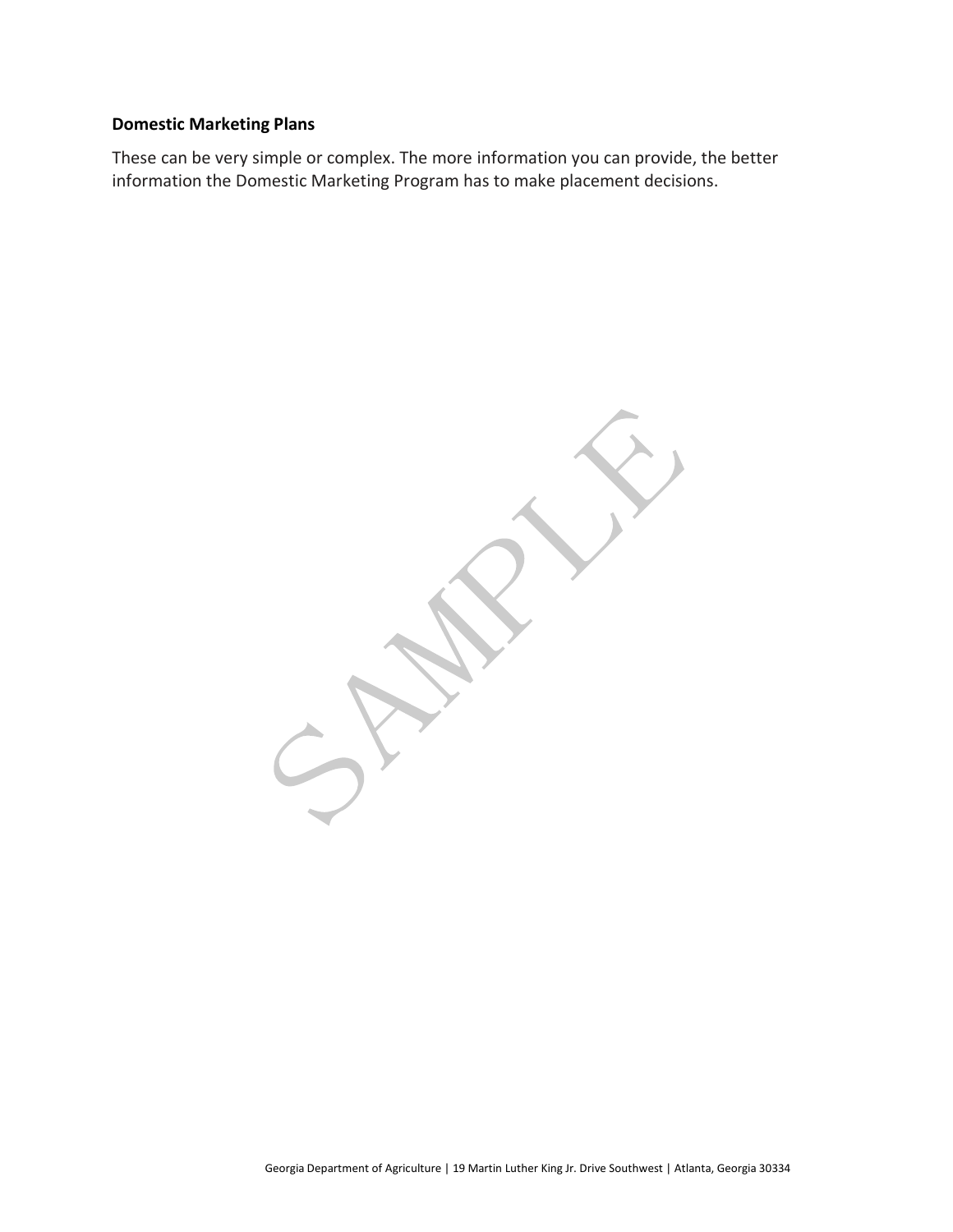### **Trade Shows Applying For:**

This is not a contract guaranteeing cost share for these shows. This just indicates your interest in exhibiting at these shows under the cost share agreement.

| America's Food & Beverage Show                      |
|-----------------------------------------------------|
| American Food Fair                                  |
| AmericasMart (Summer)                               |
| AmericasMart (Winter                                |
| Gourmet Foods International Food and Wine           |
| Show Natural Products Expo West                     |
| New York Produce Show                               |
| <b>Produce Marketing Association Fresh Summit</b>   |
| Southeast Produce Council Southern Exposure         |
| Southeast Produce Council Southern                  |
| Innovations Southern Convenience Store Show         |
| Specialty Foods Association Summer Fancy Foods Show |
| Sweets and Snacks Expo                              |
|                                                     |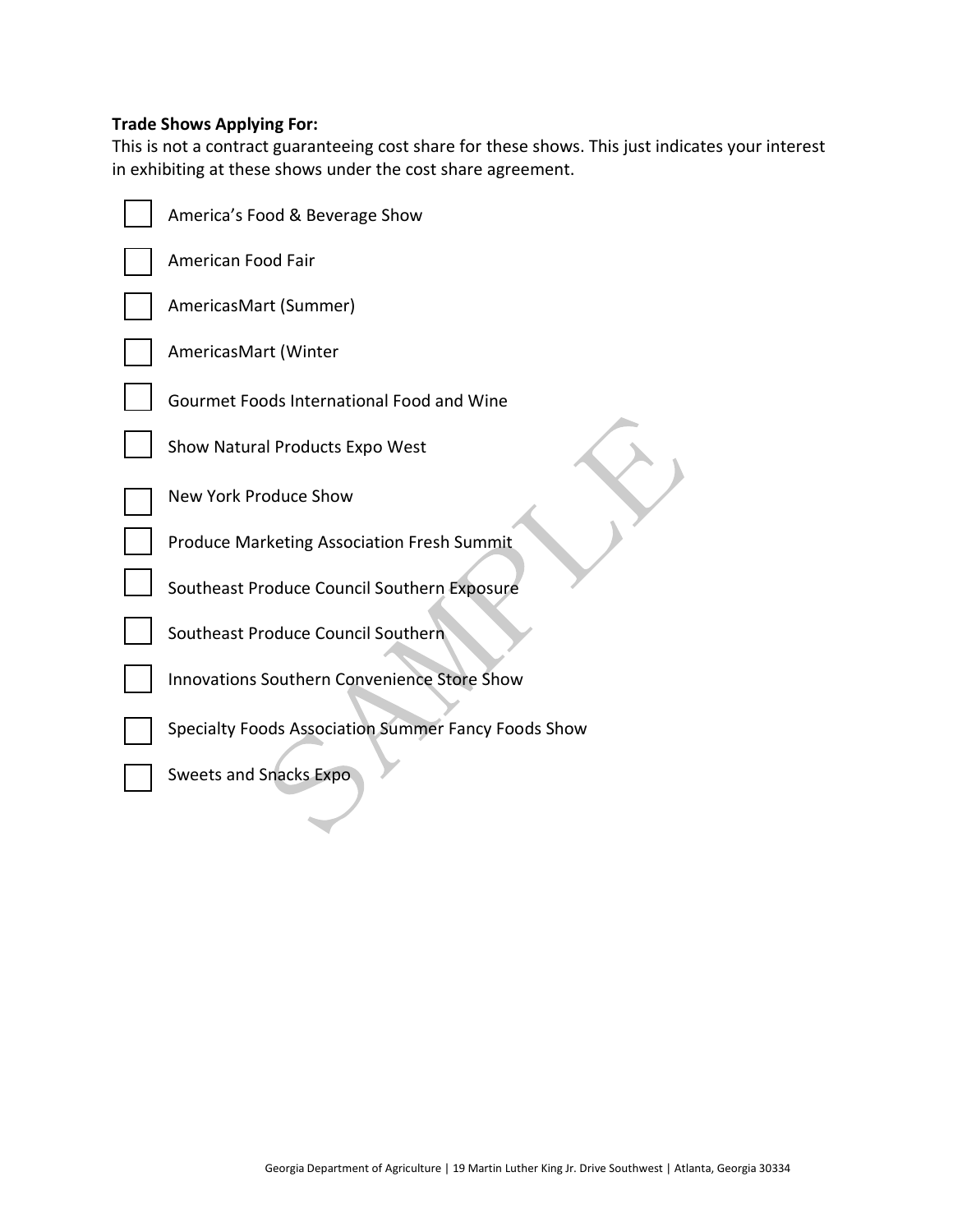### **Certifications**

I certify that the products listed on this application meet the certification standards listed in the Domestic Marketing Program. I also certify (initial each line):

|                     | Our company is headquartered in Georgia.                                    |
|---------------------|-----------------------------------------------------------------------------|
|                     | Our product bears the Georgia Grown logo in accordance with our paid        |
|                     | membership of the Georgia Grown licensing program.                          |
|                     | Our key ingredients are sourced from Georgia when applicable.               |
|                     | We add more than 50% of the value of our product in the State of Georgia.   |
|                     | We are not selling any produce that is not grown in the State of Georgia as |
|                     | Georgia Grown.                                                              |
|                     | For manufactured items: our product is manufactured in Georgia.             |
|                     | (or) $N/A$                                                                  |
|                     | I agree to complete the post-event survey for each event our company        |
|                     | participates in sent by Georgia Department of Agriculture employees         |
|                     | promptly and by April 1, 2020, at the latest. I will be truthful and honest |
|                     | and answer to the best of my ability in regard to my company's              |
|                     | performance.                                                                |
|                     | I agree to comply with each show's requirements for licensing, tax          |
|                     | purposes, insurance, and liability coverage.                                |
| <b>Printed Name</b> | Date                                                                        |

Signature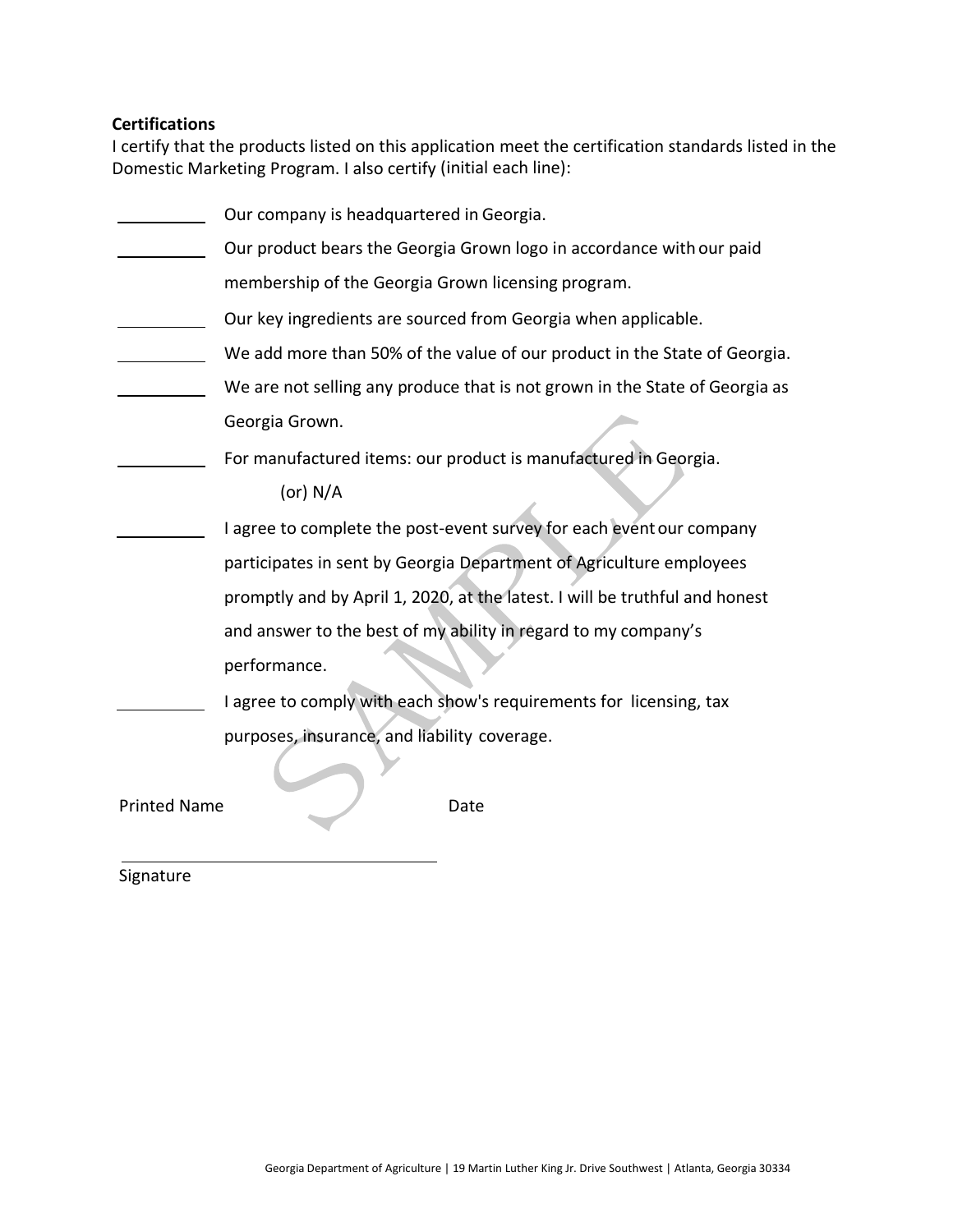

### **Georgia Department of Agriculture Domestic Marketing Program Potential Questions**

### • **How did you choose which shows to allow?**

 $\circ$  These shows were recommended as a starting place based on interest from Georgia companies, other industry leaders, and trends in Georgia production. By the end of FY2019, Sarah Cook will have attended each of these shows with reports of attendance, booth advantages and disadvantages, etc.

### • **Are these shows set in stone for future years?**

 $\circ$  Show schedules will be reevaluated based on company recommendations, show feedback, survey responses of participants' ROI, and participation numbers. If shows are underperforming, further evaluation will be considered to determine if a show should remain on the Georgia Department of Agriculture calendar in future years.

### • **How did you arrive at the Georgia Department of Agriculture cost share allowance?**

 $\circ$  The primary concern for selecting the cost share allowance was ensuring that companies have enough "skin in the game" to strongly discourage no-shows, last minute cancellations, etc. By requiring at least \$500 for the booth space in addition to the costs incurred by the companies for their travel, booth design, promotional materials, and samples, Georgia Department of Agriculture believes this will reduce these unlikely occurrences.

### • **Why is the company share of Produce Marketing Association Fresh Summit greater than all the others?**

 $\circ$  Of all of the shows that are available for the cost share program, PMA Fresh Summit has the highest cost for actual floor space, booth design, and transport. Despite these high costs, many companies have their expenditures offset by the application of Specialty Crop Block Grant funds secured by the Georgia Fruit and Vegetable Growers Association. Due to relatively high costs, large numbers of participating companies, and the desire for responsible stewardship of allocated funds, PMA cost share was shifted. This is also in anticipation of greater numbers of companies that will likely participate as the show is rotated back to the East Coast in future years.

### • **What about XYZ show (United Fresh, Winter Fancy Foods, etc.)?**

- o Based on producer performance at these initial shows, increased awareness from producers, and further conversations with industry leaders; it is the right and the responsibility of the Domestic Marketing Program administrators to evaluate future show participation. This may include reducing support for particular shows, increasing support, or adding new shows in future years.
- **What if we have more companies that want to participate than we have funding for?**
	- $\circ$  A wait list will be developed for shows that have more interest than funding that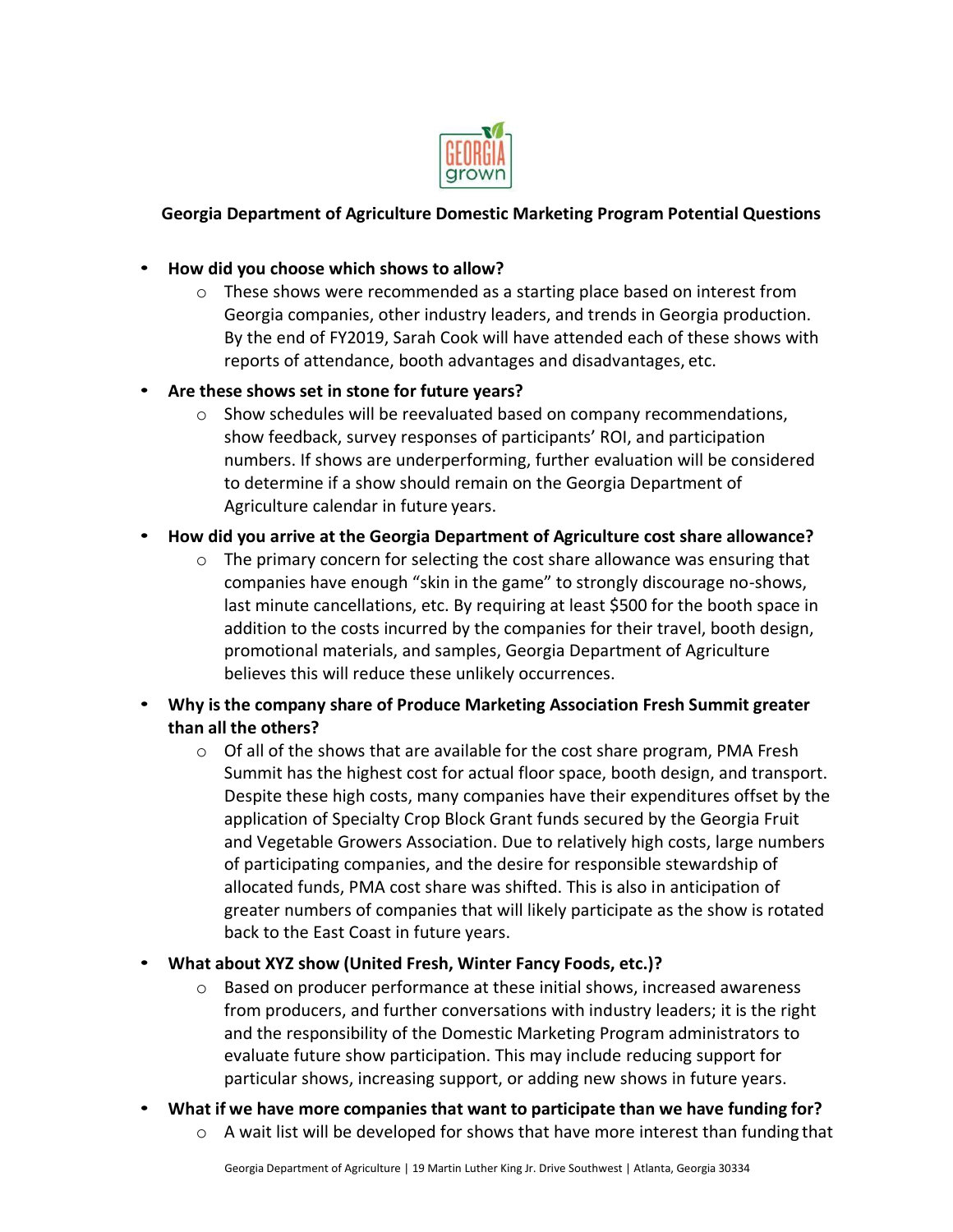is available. This would be a good problem to have because we can carefully manage expectations, refine programmatic goals and procedures, and enhance the experience in future years for producers.